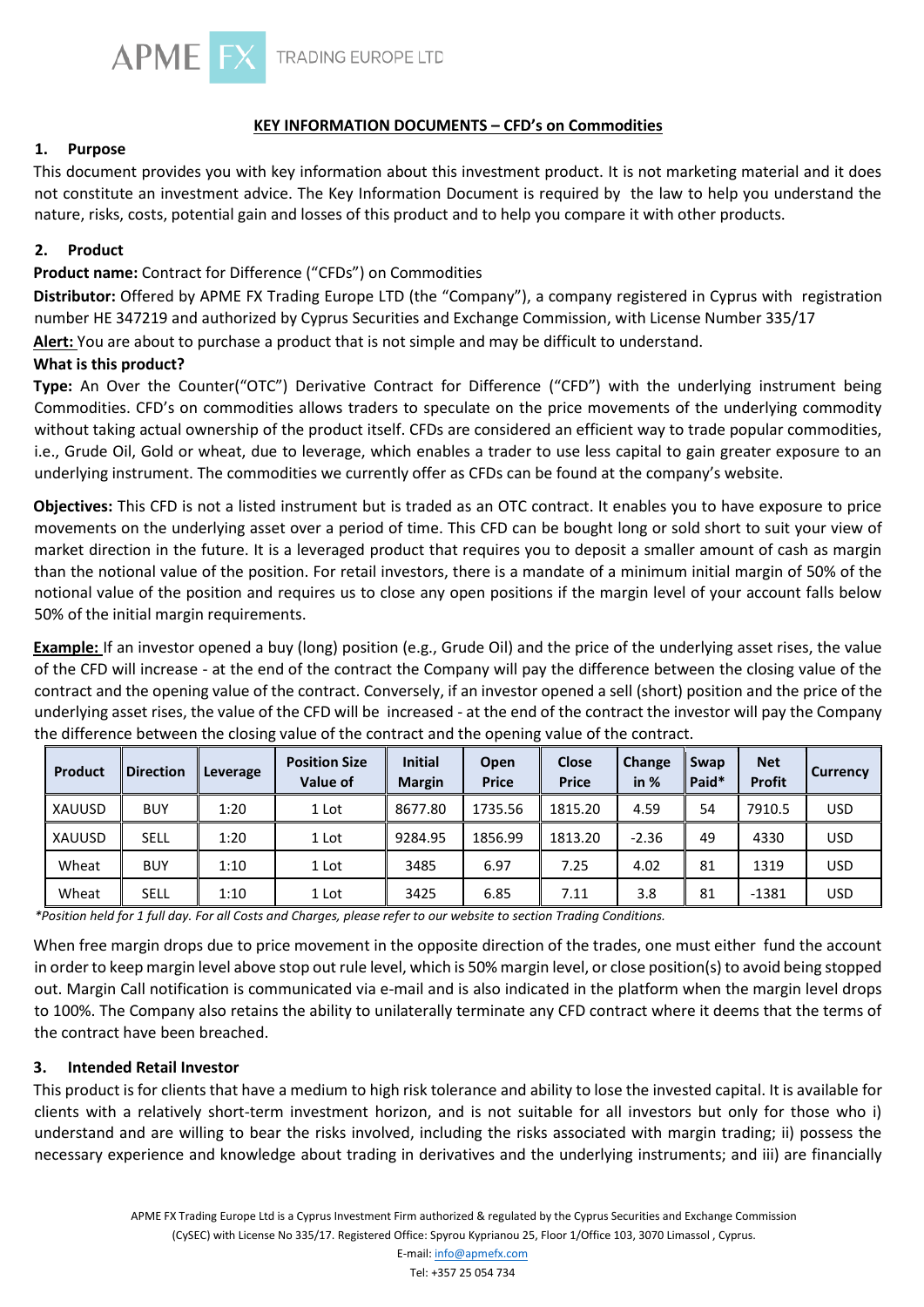

able to bear the risk of a total loss of their invested amounts, subject to the negative balance protection mechanism offered by the Company.

#### **Risk Indicator** 4



The Risk indicator can show you the risk involved in these products compared to other products. It shows how possible it is that the product movement can lead to financial loss for the investor. The Risk indicator has been set to the Highest level. The rate indicates the potential losses from the product future performance. CFDs are leveraged and risky products that can cause losses. Losses cannot exceed the amount invested (negative balance), however you may lose your entire invested capital. There is no capital protection against market risk, credit risk and/or liquidity risk.

# **5. Currency Risk**

It is possible to buy or sell CFDs in a different currency from the currency of your account. The final pay- out that you might receive depends on the exchange rate between the two currencies.

### **6. Performance Scenarios**

The below scenarios were demonstrated to provide you how an investment can perform. You can compare them with other products scenarios in order to identify which product is more suitable for you. The scenarios presented are an approximation of future performance based on evidence from the past performance on how the value of this investment differs and are not an exact indicator. The outcome will be based on the market performance and how long you hold the CFD. The stress scenario indicates the possible outcome in extreme market circumstances.

#### **Scenario**

| <b>Commodity CFD: Gru e Oil</b>                    |         |  |  |  |  |  |
|----------------------------------------------------|---------|--|--|--|--|--|
| Opening price                                      | 1703.52 |  |  |  |  |  |
| Trade Size (per CFD): TS                           | 0.5     |  |  |  |  |  |
| Margin %: M                                        | 5%      |  |  |  |  |  |
| Contract Size K                                    | 100     |  |  |  |  |  |
| Margin Requirement (€): MR=P x TS x M x K          | 1,704   |  |  |  |  |  |
| Notional Value of the trade $(\epsilon)$ : TN=MR/M | 85176   |  |  |  |  |  |

APME FX Trading Europe Ltd is a Cyprus Investment Firm authorized & regulated by the Cyprus Securities and Exchange Commission (CySEC) with License No 335/17. Registered Office: Spyrou Kyprianou 25, Floor 1/Office 103, 3070 Limassol , Cyprus.

> E-mail: info@apmefx.com Tel: +357 25 054 734